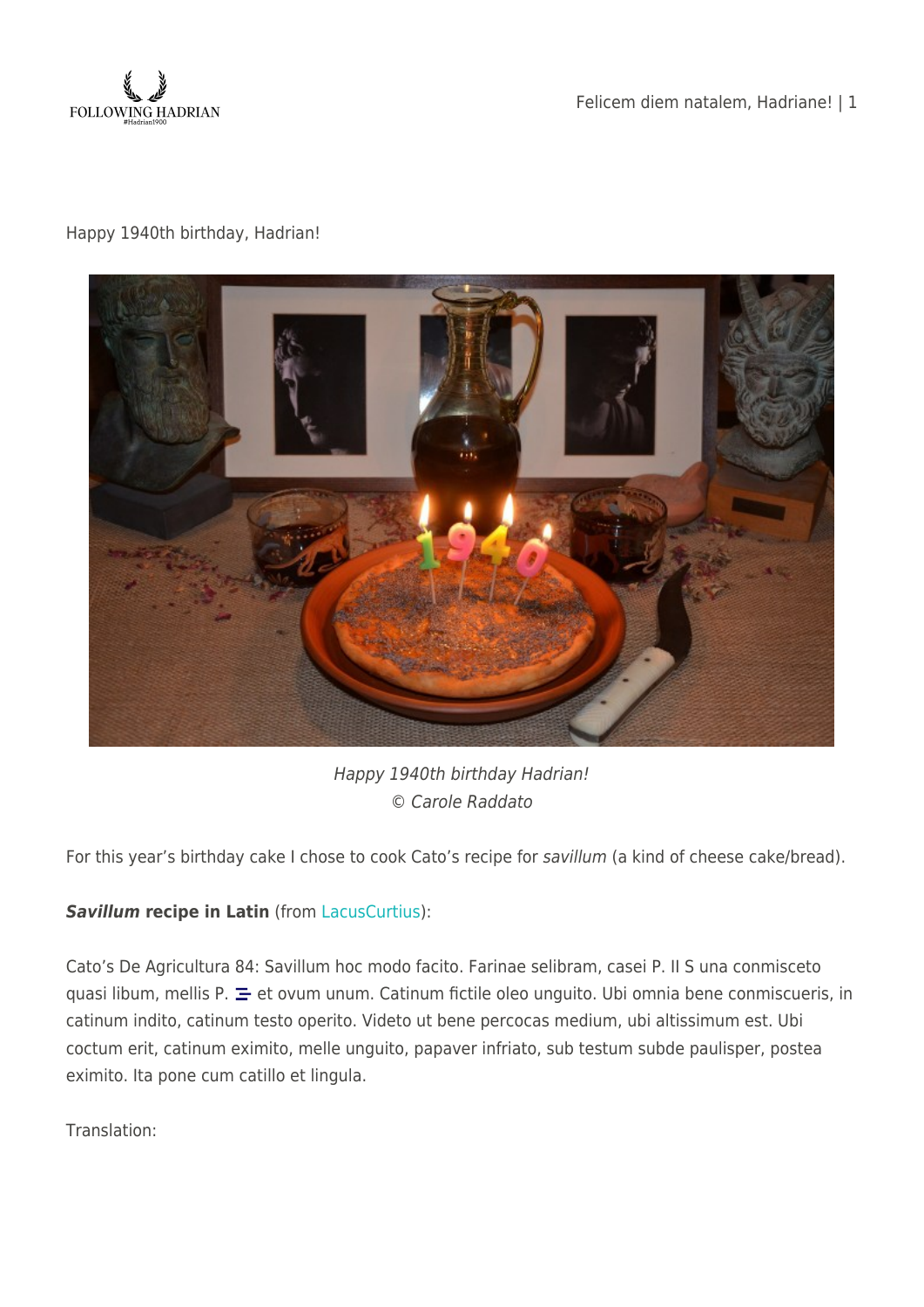

Take  $\frac{1}{2}$  pound of flour, 2 $\frac{1}{2}$  pounds of cheese, and mix together as for the libum; add  $\frac{1}{4}$  pound of honey and 1 egg. Grease an earthenware dish with oil. When you have mixed thoroughly, pour into a dish and cover with a crock. See that you bake the centre thoroughly, for it is deepest there. When it is done, remove the dish, cover with honey, sprinkle with poppy-seed, place back under the crock for a while, then remove from the fire. Serve in the dish, with a spoon.



Ingredients: Savillum, Cato's De Agricultura 84

## **Ingredients:**

- 200g plain flour
- 250g ricotta cheese
- honey
- $1 eqq$
- poppy seeds
- 1 tsp olive oil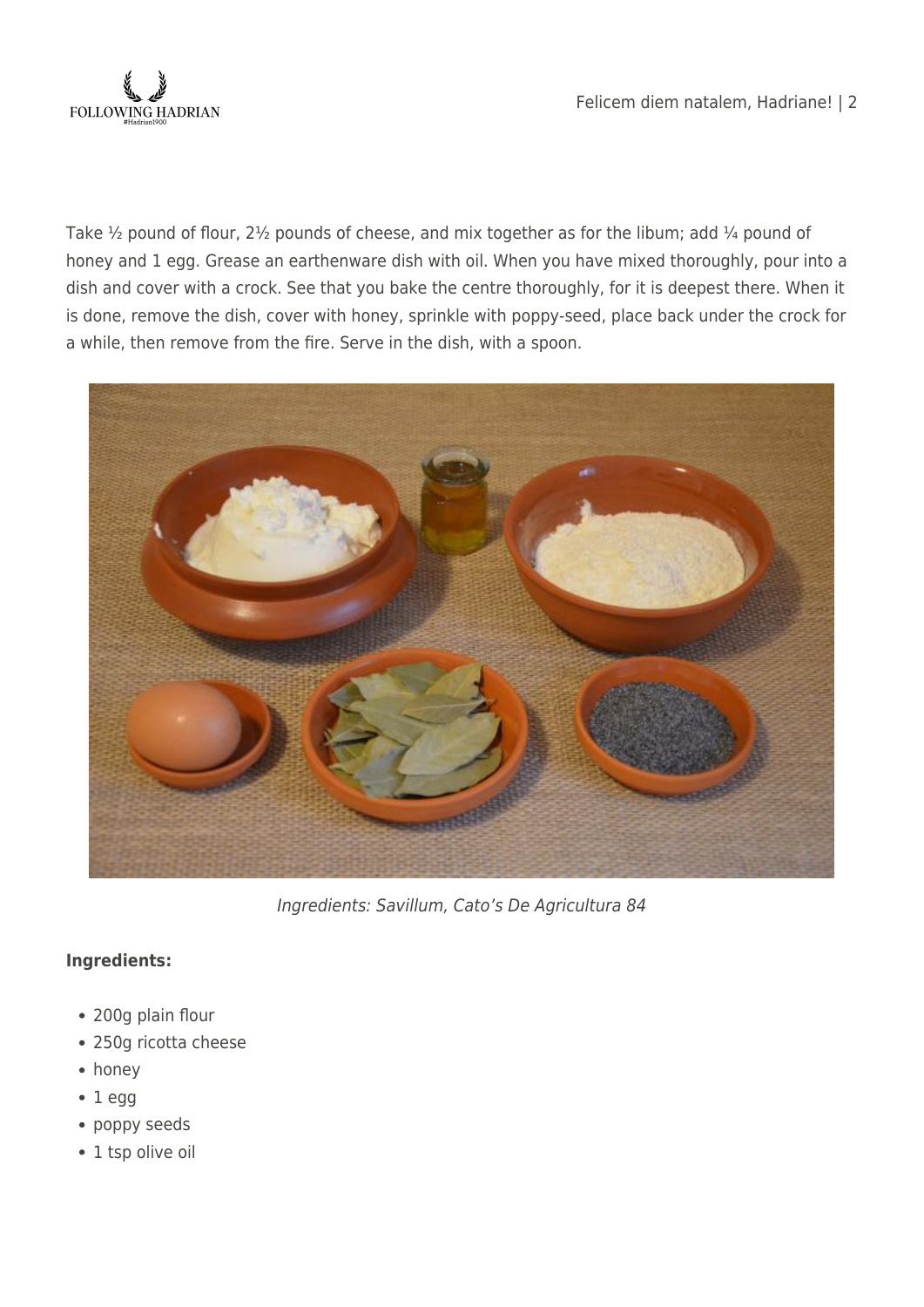

bay leaves

Add the cheese to the flour and combine the two. Beat the egg and add it to the mixture with a tablespoon of honey. Knead into a dough, adding a little more flour if necessary. Use the olive oil to grease a round pan for cake baking. Add the bay leaves over the oil. Press the dough into the bottom of the pan and cover it. Bake in the oven at 180°C for 45 minutes. Remove the pan from the oven, spread 2 tablespoons of honey over the top of the bread and sprinkle with poppy seeds. Replace it in the oven for a further 10-15 minutes. Serve warm or cold.



Savillum, Cato's De Agricultura 84

This savoury cheesecake was served with Conditum Paradoxum, an incredibly sweet and spiced red wine. Cheers Hadrian!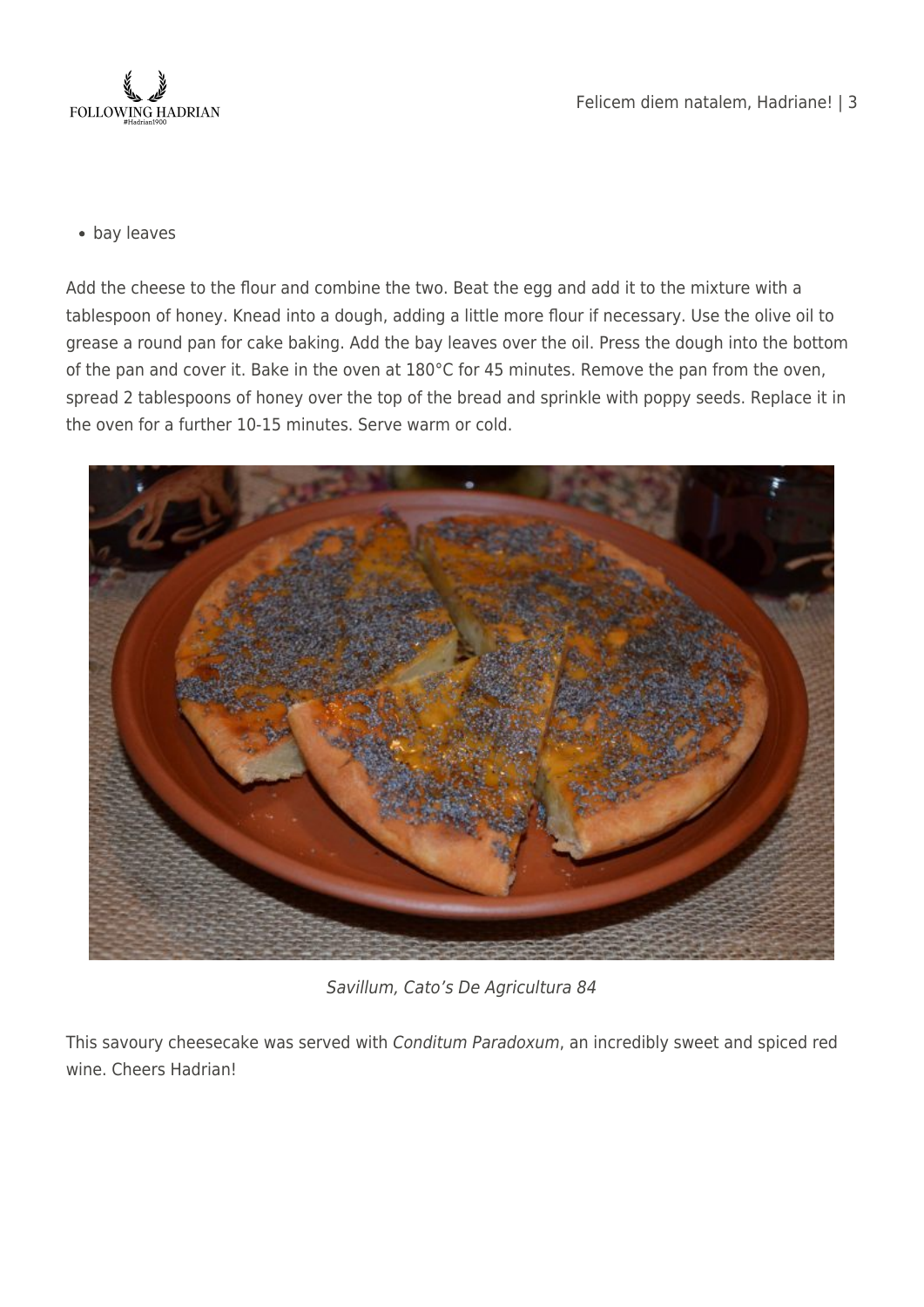

Felicem diem natalem, Hadriane! | 4



Conditum Paradoxum, the red wine of the ancient Romans.

Share this:

- [Click to share on Facebook \(Opens in new window\)](https://followinghadrian.com/2016/01/24/felicem-diem-natalem-hadriane-2/?share=facebook)
- [Click to share on Twitter \(Opens in new window\)](https://followinghadrian.com/2016/01/24/felicem-diem-natalem-hadriane-2/?share=twitter)
- [Click to share on Pinterest \(Opens in new window\)](https://followinghadrian.com/2016/01/24/felicem-diem-natalem-hadriane-2/?share=pinterest)
- [Click to share on Tumblr \(Opens in new window\)](https://followinghadrian.com/2016/01/24/felicem-diem-natalem-hadriane-2/?share=tumblr)